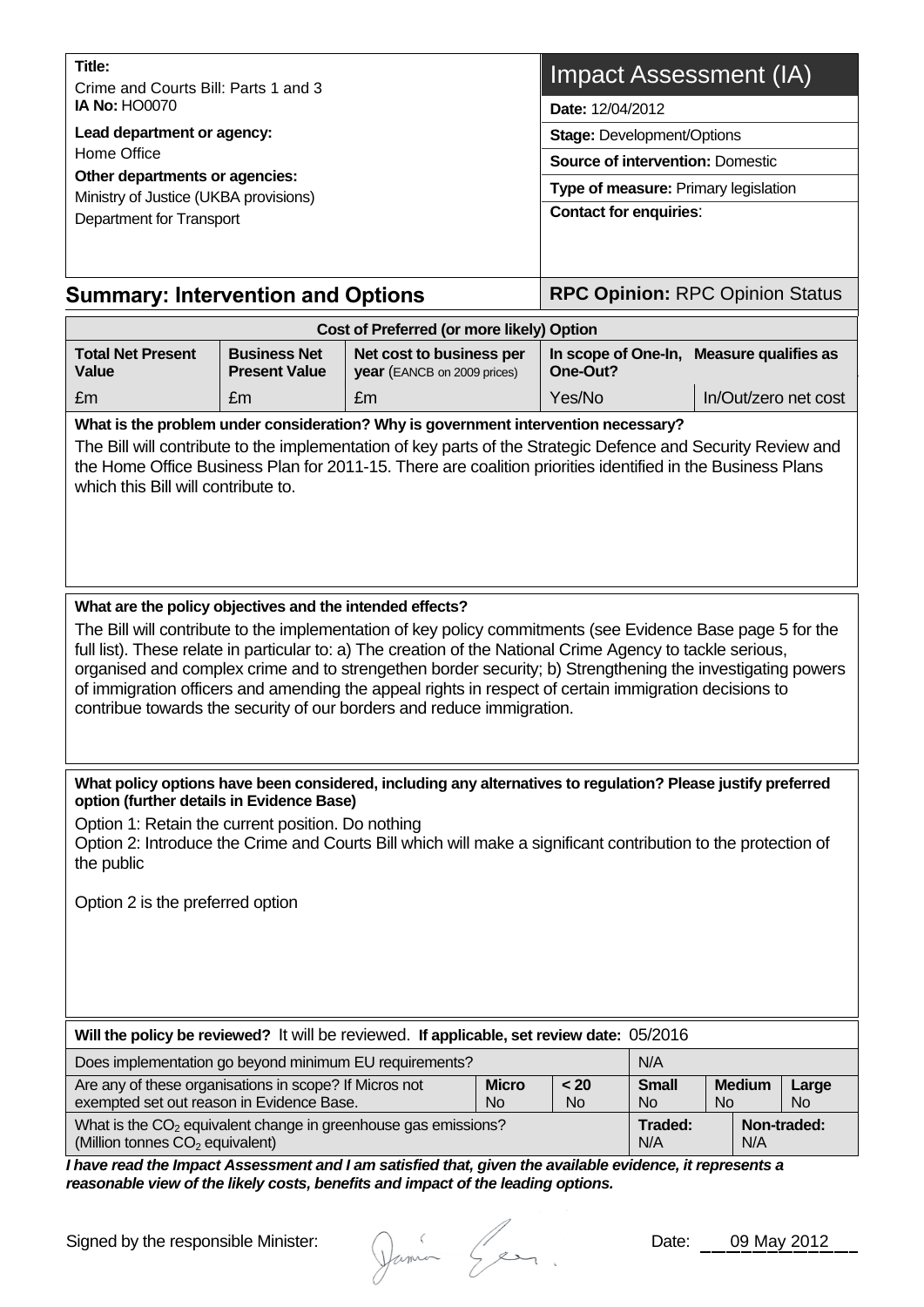# **Summary: Analysis & Evidence** Policy Option 1

**Description:** 

#### **FULL ECONOMIC ASSESSMENT**

| <b>Price Base</b><br><b>PV Base</b>                                                                                                                                                                                                                                                                                  |                                                                                                                                                                                                                                                | <b>Time Period</b> |                                             | Net Benefit (Present Value (PV)) (£m) |                                                              |                                                              |                                      |                                         |
|----------------------------------------------------------------------------------------------------------------------------------------------------------------------------------------------------------------------------------------------------------------------------------------------------------------------|------------------------------------------------------------------------------------------------------------------------------------------------------------------------------------------------------------------------------------------------|--------------------|---------------------------------------------|---------------------------------------|--------------------------------------------------------------|--------------------------------------------------------------|--------------------------------------|-----------------------------------------|
| Year                                                                                                                                                                                                                                                                                                                 | Year                                                                                                                                                                                                                                           |                    | Years                                       |                                       | Low: Optional<br><b>High: Optional</b>                       |                                                              | <b>Best Estimate:</b>                |                                         |
| COSTS (£m)                                                                                                                                                                                                                                                                                                           |                                                                                                                                                                                                                                                |                    | <b>Total Transition</b><br>(Constant Price) | Years                                 | <b>Average Annual</b><br>(excl. Transition) (Constant Price) |                                                              | <b>Total Cost</b><br>(Present Value) |                                         |
| Low                                                                                                                                                                                                                                                                                                                  |                                                                                                                                                                                                                                                |                    | Optional                                    |                                       | Optional                                                     |                                                              |                                      | <b>Optional</b>                         |
| <b>High</b>                                                                                                                                                                                                                                                                                                          |                                                                                                                                                                                                                                                |                    | Optional                                    |                                       | Optional                                                     |                                                              |                                      | Optional                                |
| <b>Best Estimate</b>                                                                                                                                                                                                                                                                                                 |                                                                                                                                                                                                                                                |                    |                                             |                                       |                                                              |                                                              |                                      |                                         |
| Description and scale of key monetised costs by 'main affected groups'<br>The provisions in parts 1 and 3 of the Bill impact mainly on the public sector (primarily the police, the UK<br>Border Agency and other law enforcement agencies, HM Courts and Tribunals Service).                                        |                                                                                                                                                                                                                                                |                    |                                             |                                       |                                                              |                                                              |                                      |                                         |
|                                                                                                                                                                                                                                                                                                                      | Other key non-monetised costs by 'main affected groups'<br>A number of public bodies will be required to make administrative changes in relation to provisions in the<br>Bill. Further details are available in individual Impact Assessments. |                    |                                             |                                       |                                                              |                                                              |                                      |                                         |
| <b>BENEFITS (£m)</b>                                                                                                                                                                                                                                                                                                 |                                                                                                                                                                                                                                                |                    | <b>Total Transition</b><br>(Constant Price) | Years                                 |                                                              | <b>Average Annual</b><br>(excl. Transition) (Constant Price) |                                      | <b>Total Benefit</b><br>(Present Value) |
| Low                                                                                                                                                                                                                                                                                                                  |                                                                                                                                                                                                                                                |                    | Optional                                    |                                       |                                                              | Optional                                                     |                                      | <b>Optional</b>                         |
| <b>High</b>                                                                                                                                                                                                                                                                                                          |                                                                                                                                                                                                                                                |                    | Optional                                    |                                       |                                                              | Optional                                                     |                                      | Optional                                |
| <b>Best Estimate</b>                                                                                                                                                                                                                                                                                                 |                                                                                                                                                                                                                                                |                    |                                             |                                       |                                                              |                                                              |                                      |                                         |
| Description and scale of key monetised benefits by 'main affected groups'<br>By abolishing the full appeal rights on family visit visas there would be a net saving to the Home Office and<br>Ministry of Justice respectively once fully implemented.<br>Other key non-monetised benefits by 'main affected groups' |                                                                                                                                                                                                                                                |                    |                                             |                                       |                                                              |                                                              |                                      |                                         |
| Provisions have the potential to improve public confidence - particularly through the improved efficiency and<br>effectiveness identified from services across all provisions within the Bill. Additional key non-monetised<br>benefits from the Bill arise from the creation of the NCA.                            |                                                                                                                                                                                                                                                |                    |                                             |                                       |                                                              |                                                              |                                      |                                         |
| Key assumptions/sensitivities/risks                                                                                                                                                                                                                                                                                  |                                                                                                                                                                                                                                                |                    |                                             |                                       |                                                              |                                                              | Discount rate (%)                    | 3.5                                     |
| The above monetised and non-monetised costs and benefits are based on the key assumptions outlined in<br>the individual impact assessments which contain a breakdown of the risks and benefits in further detail.                                                                                                    |                                                                                                                                                                                                                                                |                    |                                             |                                       |                                                              |                                                              |                                      |                                         |
| <b>BUSINESS ASSESSMENT (Option 1)</b>                                                                                                                                                                                                                                                                                |                                                                                                                                                                                                                                                |                    |                                             |                                       |                                                              |                                                              |                                      |                                         |

| Direct impact on business (Equivalent Annual) £m: |                  |      | In scope of OIOO?<br>Measure qualifies as |    |  |
|---------------------------------------------------|------------------|------|-------------------------------------------|----|--|
| Costs:                                            | <b>Benefits:</b> | Net: | Yes/No                                    | ΝA |  |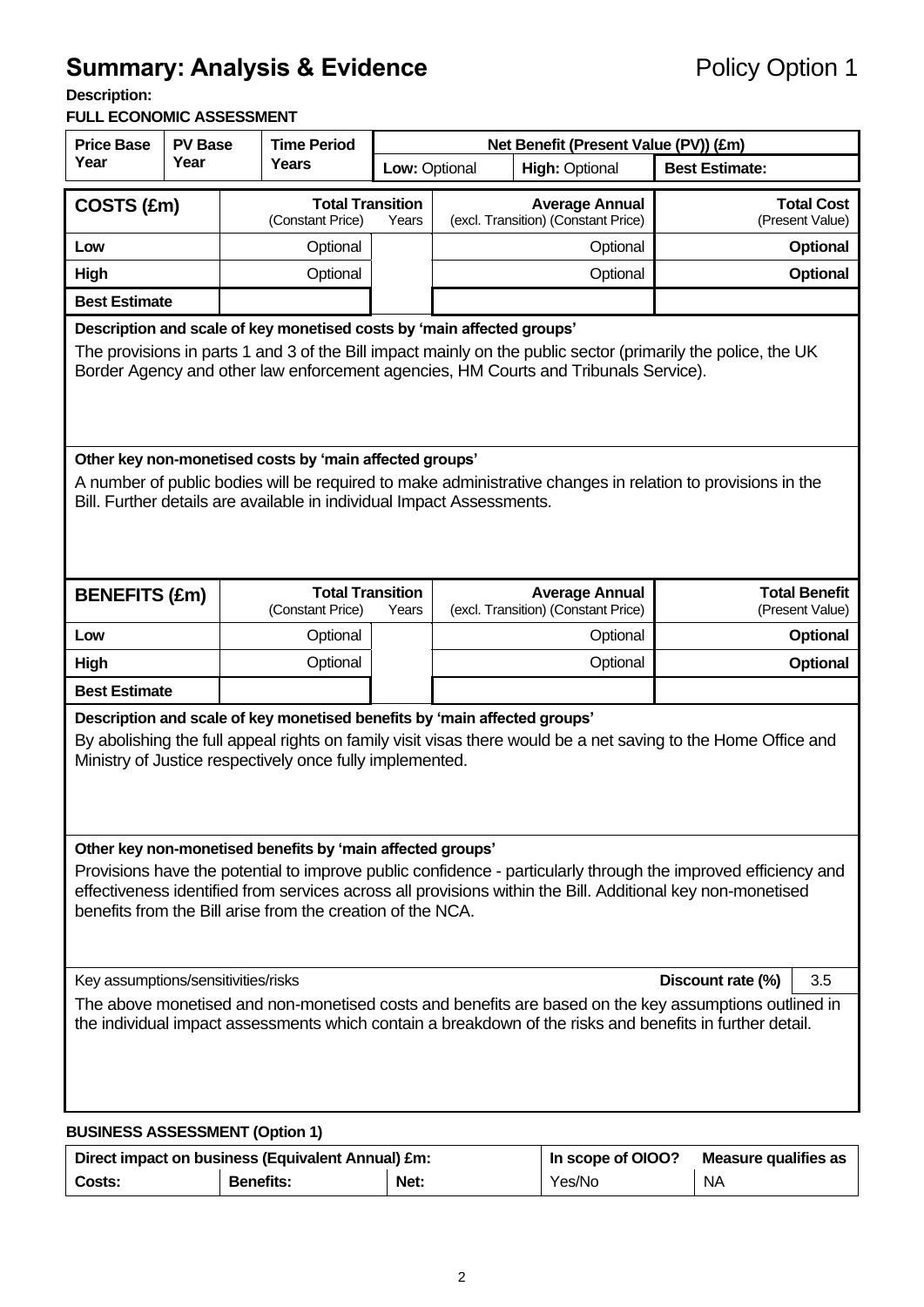## **Evidence Base (for summary sheets)**

### **Background**

Parts 1 and 3 of this Bill bring together provisions from the Home Office to deliver commitments outlined in the *Home Office Business Plan 2011- 2015.* <sup>1</sup> This highlights the government vision to defend and protect the public and ensure best value for money for the tax payer. Amongst the priority actions in the Business Plans were the implication of the institutional structures for the police, phasing out the National Policing Improvement Agency (NPIA) and establishing the NCA and within it the Border Policing Command. The *UK Border Agency Business Plan 2011-2015*<sup>2</sup> breaks down the coalition priority into 3 core objectives: secure the border, control migration, reduce costs and improve customer service. The provisions in Parts 1 and 4 of this Bill directly contribute towards this.

Specifically Parts 1 and 3 of the Bill will -

- Establish the National Crime Agency (NCA) (and abolish the Serious Organised Crime Agency and National Policing Improvement Agency) and strengthen the tools and powers available to the UK Border Agency for dealing with border security;
- Abolish the full right of appeal for refusal of a family visit visa;
- Remove accompanying in-country rights of appeal for persons excluded from the UK;
- Strengthen the investigatory powers of immigration officers; and
- Create a new drug driving offence.

This overarching impact assessment has been developed to provide an overview of the costs and benefits of the Home Office and Department for Transport provisions within the Bill, taking into account the individual impact assessments that were produced for some but not all of the provisions of the Bill. Some of the provisions listed above have little or minor impact and therefore require no impact assessment. Individual impact assessments have been published for the following policy areas-

- The National Crime Agency (NCA)
- Appeals against refusal of entry clearance to visit the UK

#### **Part 1**

l

#### **The National Crime Agency**

Serious and organised crime poses a complex and high risk threat. The Government"s *National*  Security Strategy<sup>3</sup> and the Strategic Defence and Security Review<sup>4</sup> highlight a significant increase in the level of organised crime as a key risk to the UK"s national security. The UK Threat Assessment highlights the evolving nature of the threat from serious and organised crime. Although recent years have seen significant advances in the response to serious and organised crime, including the publication of the first UK-wide Organised Crime Strategy, *Local to Global: Reducing*  the Risk from Organised Crime,<sup>5</sup> the absence of national tasking, coordination and intelligence arrangements means that serious and organised crime cannot yet be fully understood or gripped by existing structures.

The creation of the National Crime Agency (NCA) will bring a step change in the national response to serious and organised criminality, connecting the efforts of local policing with national and international capabilities to improve the UK"s response to the full spectrum of threats. For the first

<sup>1</sup> <http://www.homeoffice.gov.uk/publications/about-us/corporatepublications/business-plan-2011-15/>

<sup>2</sup> <http://www.ukba.homeoffice.gov.uk/sitecontent/documents/aboutus/uk-border-agency-business-plan/>

<sup>3</sup> http://www.direct.gov.uk/prod\_consum\_dg/groups/dg\_digitalassets/@dg/@en/documents/digitalasset/dg\_191639.pdf?CID=PDF&PLA=furl&CR E=nationalsecuritystrategy

<sup>4</sup> http://www.direct.gov.uk/prod\_consum\_dg/groups/dg\_digitalassets/@dg/@en/documents/digitalasset/dg\_191634.pdf?CID=PDF&PLA=furl&CR E=sdsr

<sup>&</sup>lt;sup>5</sup> http://www.homeoffice.gov.uk/publications/crime/organised-crime-strategy?view=Binary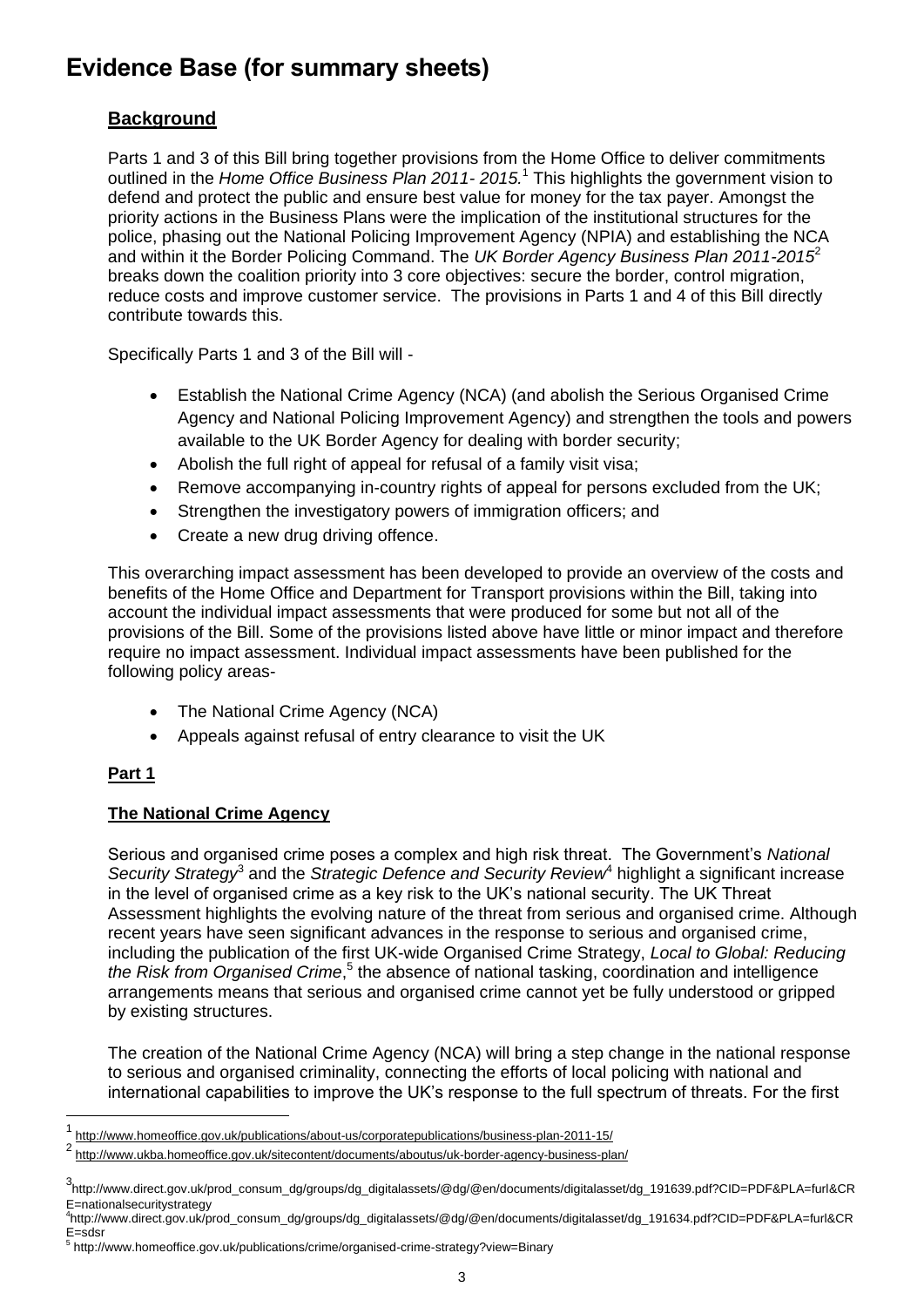time, the NCA will provide and task against a single, national intelligence picture, identifying gaps in current capability and providing support and direction to local law enforcement to build a comprehensive picture of serious, organised and complex crime and exploit every opportunity to disrupt it.

The NCA will build on the work of the Serious Organised Crime Agency (SOCA) which was established by Part 1 of the Serious Organised Crime and Police Act 2005. Part 1 of the Bill will provide for the establishment of the NCA and the abolition of SOCA.

#### **Consultation**

#### *Within Government*

Consultation has been undertaken with other government departments, including HMT, Cabinet Office, HM Revenue and Customs, the police service and the devolved administrations.

#### *Public Consultation*

The Government consulted on its plans for police reform, including the establishment of the NCA, in *Policing in the 21st Century*, published July 2010<sup>6</sup> . Consultation responses were published in December 2010. A summary of the responses and a list of respondents can be viewed at [http://www.homeoffice.gov.uk/publications/consultations/policing-21st-century/response-policing-](http://www.homeoffice.gov.uk/publications/consultations/policing-21st-century/response-policing-21st?view=Binary)[21st?view=Binary](http://www.homeoffice.gov.uk/publications/consultations/policing-21st-century/response-policing-21st?view=Binary).

Following this the NCA plan was published in June 2011, setting out the aims and objectives of the NCA:<http://www.homeoffice.gov.uk/publications/crime/nca-creation-plan?view=Binary>

#### Rationale

Existing structures directed against serious and organised crime have evolved in isolation, working to divergent priorities and operating models in the absence of a single national intelligence picture. This context presents substantial opportunities to enhance the efficiency and effectiveness of the operational response, with a consequent reduction in the social and economic costs of serious and organised crime. In line with the commitments set out in the organised crime strategy, changes to current arrangements could bring significant benefits by improving the way law enforcement works to:

- **Stem** the opportunities for organised crime to take root;
- **Strengthen** enforcement action against organised criminals; and
- **Safeguard** communities, businesses and the state.

In order to meet the ambitions set out in the Government"s organised crime strategy, law enforcement must see a step change in the operational response through better coordination of activity at the national and regional level, informed by a comprehensive picture of the threat from serious, organised and complex crime.

#### **Abolition of NPIA**

The National Policing Improvement Agency ("NPIA") was established by section 1 of the Police and Justice Act 2006. The Agency was formed in April 2007. The NPIA operates critical infrastructure that supports local and national policing (such as the Police National Computer and National DNA database) and provides specialist operational services to police forces. It helps to improve policing practice and develops national learning, leadership and people strategy products.

#### **Rationale**

In July 2010 the Home Office set out its plans for policing reform in *Policing in the 21st Century<sup>7</sup> ,*  including proposals for streamlining the national policing landscape by, amongst other things, phasing out of the NPIA. On 4 July 2011, the Home Secretary announced plans to set up a police information and communications technology company<sup>8</sup> which would take on certain functions of the NPIA. In written statements on 15 December 2011 (House of Commons, Official Report, column

<sup>&</sup>lt;sup>6</sup><br><sup>6</sup> Policing in the 21<sup>st</sup> Century: reconnecting police and the people July 2010<br>7 May though beneating a sure that inclination (consultation (a listing 2014 or

<http://www.homeoffice.gov.uk/publications/consultations/policing-21st-century/policing-21st-full-pdf>

<sup>8</sup> <http://www.homeoffice.gov.uk/media-centre/speeches/acpo-summer?version=1>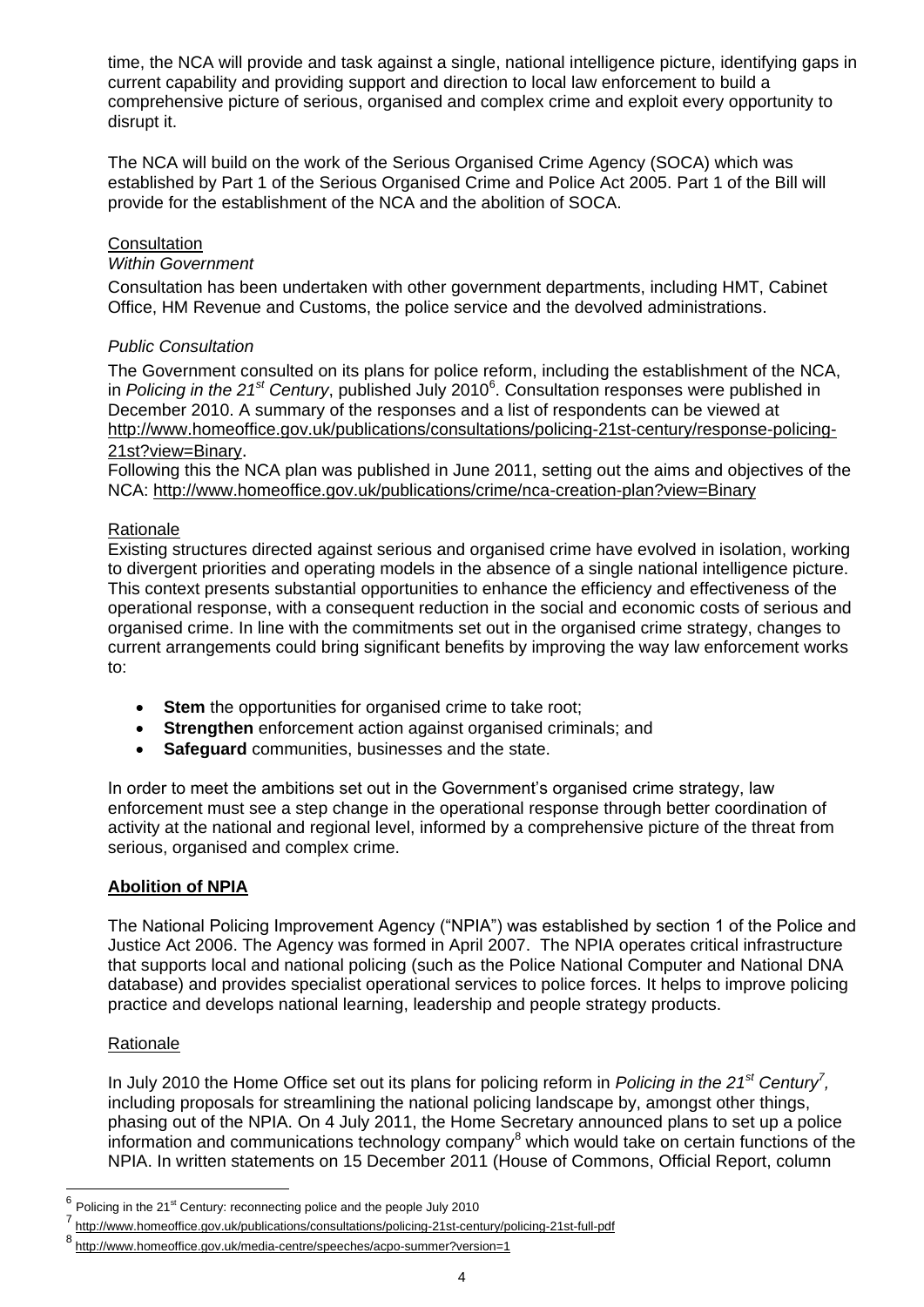125WS-127WS) and 26 March 2012 (House of Commons, Official Report, column 94WS-95WS), the Home Secretary set out further proposals for a police professional body and to transfer certain other NPIA functions to the National Crime Agency (via the Serious Organised Crime Agency) and to the Home Office.

With regard to other NPIA functions, the Government's plans include:

- transferring key national critical operational functions, to the NCA, which naturally fit with its new national crime fighting remit. Those areas already identified include the Central Witness Bureau, Crime Operational Support, the National Missing Persons Bureau, the Serious Crime Analysis team, and the Specialist Operations centre
- to transfer the Proceeds of Crime Centre to the NCA when it is established in 2013
- responsibility for the 101 non-emergency phone service, crime mapping, pathology services, forensic and other non-ICT procurement and the programme for implementing Schengen Information System (II) transferred to the Home Office.;
- handing over, to a lead force, the hosting of the new National Police Air Service:
- for the police professional body, once established, to continue the relationship with the Office for Security and Counter Terrorism and the Home Office – funded Police National Chemical, Biological, Radiological, Nuclear (CBRN) Centre
- ending the work the NPIA currently does on advising on value for money by November 2012. In its place, police and crime commissioners will drive value for money in the police service, with further support where necessary.

These functions will be placed in SOCA in the period during the NPIA"s phasing out and before the creation of the NCA in law to ensure that there is no gap in provision. The reforms to NPIA functions will streamline the national policing landscape by clarifying responsibilities and remits. This greater coherence will better support the police in their core mission to cut crime, improve accountability of national policing bodies and, through removing unnecessary layers, bureaucracy will be reduced.

#### **Part 3**

#### **Appeals against refusal of entry clearance to visit the UK**

Unlike other temporary entry clearance applications, refusal of an application for a family visit visa attracts a full right of appeal. This was abolished in 1993, but was reinstated in 2000. The Government now plans to remove the full right of appeal. Subject to the passage of the Crime and Courts Bill the aim is to implement this change by January 2014.

#### Rationale

The appeal process for family visitors involves significant resource for the UK Border Agency and HM Courts and Tribunals Service. Removing it would allow the UK Border Agency to devote more time and resource to improving the quality of its service and allow the UK Border Agency and HM Courts and Tribunals Service to give greater priority to those appeals that have far-reaching impacts for the individuals concerned and the public, for example asylum claims, settlement applications and the deportation of foreign criminals. Removing the full right of appeal will also generate combined savings to both departments.

New evidence is often submitted on appeal which should have been submitted with the original application. Such information should be put forward with the original application and the appropriate remedy is to reapply. Those refused a visa can reapply as many times as they wish, on payment of the £76 application fee. An appeal is more expensive costing £80 for a determination on the papers or £140 for an oral hearing. Reapplications are not prejudiced by previous refusals and receive a decision more quickly than from the outcome of an appeal. It can take up to 8 months for a family visitor appeal to be completed compared with a 15 day turnaround for processing applications.

#### **Consultation**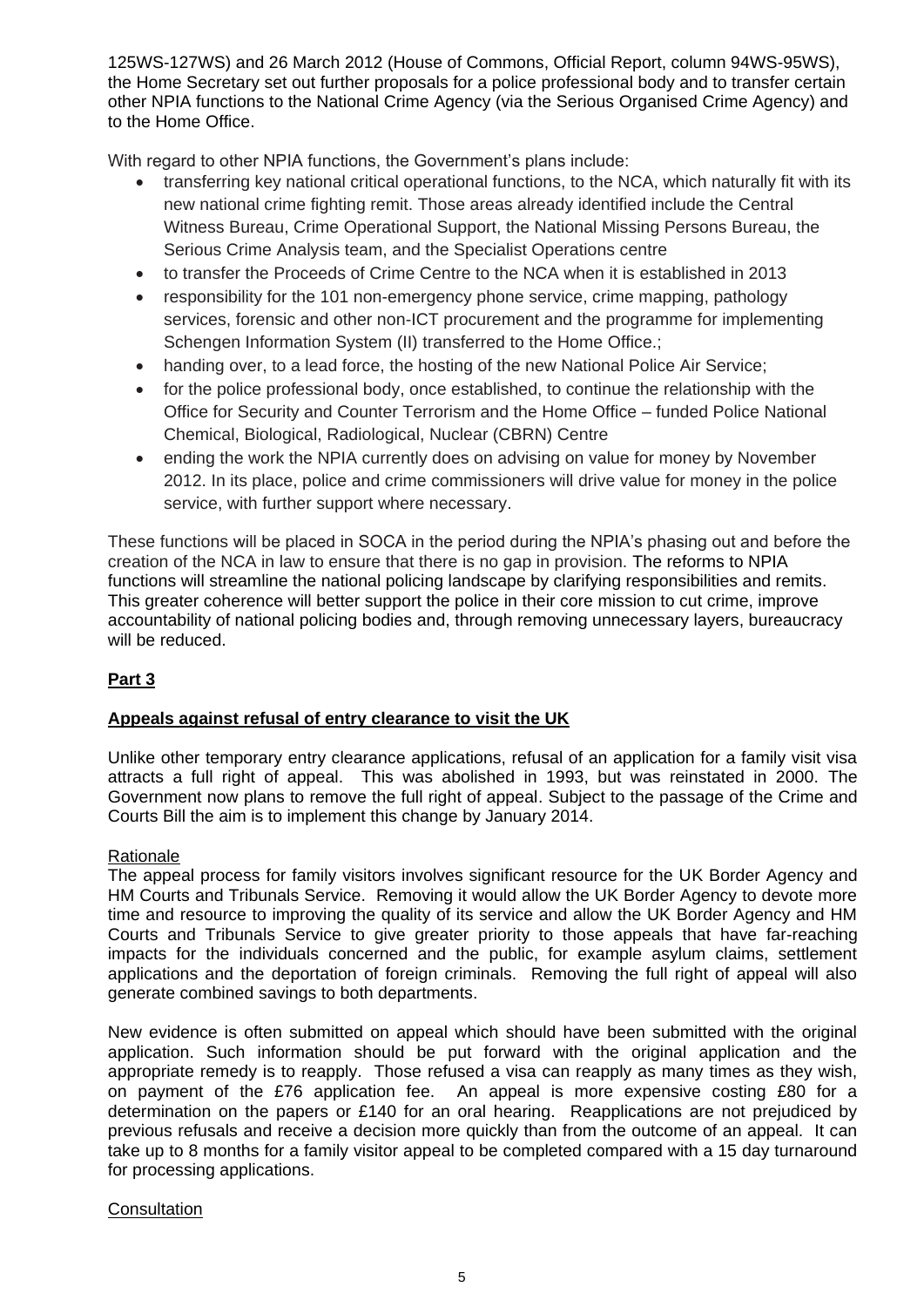A 12-week public consultation to consider proposals was conducted by the UK Border Agency, running from 13 July 2011 to 6 October 2011. In total 5046 responses were received; 28% agreed that, beyond race discrimination and ECHR grounds, there should be circumstances in which an appeal right should be retained in family visit visa applications; 39% disagreed; there were 33% "no opinion" responses.

#### **Removal of in-county rights of appeal in respect of cancellation leave decisions made in conjunction with an exclusion decision by the Secretary of State.**

An exclusion decision taken by the Secretary of State essentially prevents an individual from entering the UK on the grounds that his or her exclusion would be conducive to the public good. The effect of the exclusion decision is to direct Immigration Officers and Entry Clearance Officers to refuse entry or applications for entry to the UK.

When taking an exclusion decision this may involve cancelling an individual's leave to give effect to the exclusion decision. Whilst the decision to exclude does not carry a right of appeal the decision to cancel leave provides, as an immigration decision, an automatic right of appeal under section 82(2)(e) of the Nationality, Immigration and Asylum Act (NIA) 2002. A Court of Appeal judgement (MK Tunisia) found that the provisions of section 92(2) of the NIA Act 2002 provided for an incountry appeal in such cases, as it lists section 82(2)(e) as an immigration decision which can be appealed from within the UK. Furthermore it found that the provisions of section 3D of the Immigration Act 1971 provided for continuing leave whilst the appeal was ongoing in the UK. Therefore, in effect, this allowed an excluded individual to return to the UK to appeal the decision to cancel leave during a 10 day window from notification of the decision. This potentially undermines the operational effect of the Secretary of State's exclusion decision.

#### Rationale

The Bill will make the necessary amendments to primary legislation to ensure that when an exclusion decision is taken and accompanied by a cancellation of leave, an out of country appeal right only applies. The creation of a certification power for the Secretary of State would mean that a decision to exclude is taken alongside a decision to cancel leave, and the provisions of section 92 of the NIA Act 2000 or section 3D of the Immigration Act 1971 do not apply. The result of the above proposed change will be that once certified the excluded individual will remain outside of the UK whilst they are pursuing their appeal against the cancellation of leave.

#### **Investigatory powers of immigration officers**

The UK Border Agency has evolved significantly as an independent law enforcement agency. There are a number of areas that need legislative amendments to equalise the powers available to customs officials and immigration officers within the UK Border Agency crime teams that this Bill will deliver. Following the Supreme Court in *Cadder v HMA*, fast-track legislation was passed in Scotland in the form of the Criminal Procedure (Legal Assistance, Detention and Appeals) (Scotland) Act 2010. These provisions have been incorporated into customs detention but this Bill will make the equivalent provision in respect of immigration detention.

#### Rationale

The amendments will enable the UKBA to act as an independent law enforcement agency and also to ensure that the UKBA can act across jurisdiction and align its powers in Scotland to their criminal justice system. The UK Border Agency needs to be in a position where it is not reliant on other law enforcement agencies to provide assistance due to a lack of relevant powers.

There are four key areas that we are requiring legislative amendments:

1. RIPA/Police Act

The Bill will extend access to the more intrusive covert investigative techniques under RIPA and Part 3 of the Police Act 1997 to those within UK Border Agency responsible for the investigation of serious and/or organised immigration crime

2. Cross Border Powers of Arrest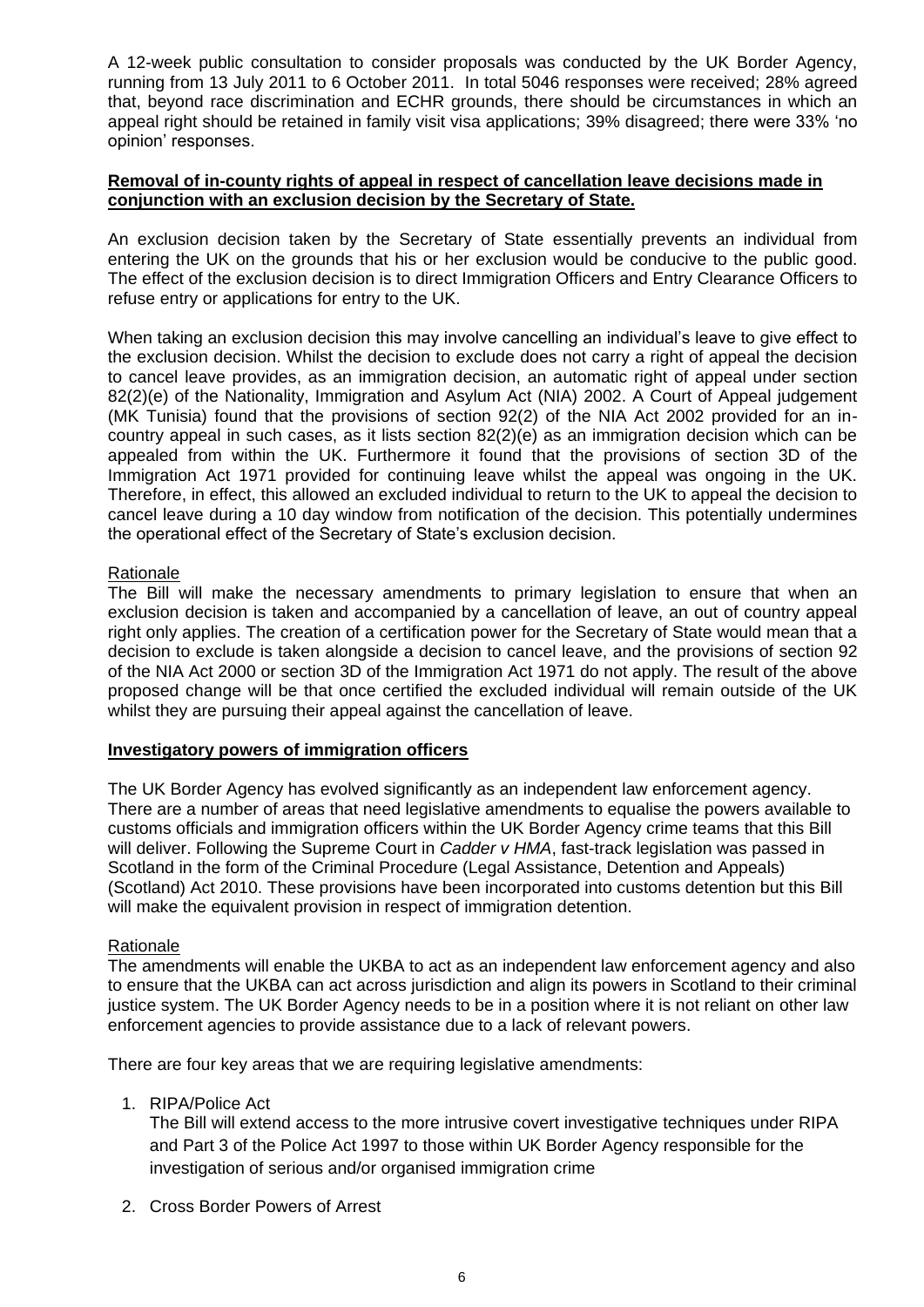The Bill will provide for cross border powers of enforcement contained within the Criminal Justice and Public Order Act 1994 available to immigration officers. This will ensure that they can deal independently with suspects wanted for offences in different jurisdictions across the United Kingdom, without over reliance on other law enforcement agencies.

3. Scotland

Provisions will create the necessary legislative change that is required to enable immigration officers to investigate crime effectively in the context of the Scottish criminal justice system and to facilitate lawful and efficient joint working between the relevant law enforcement agencies that operate within it. The Bill will provide immigration officers with the power of detention, access to common law warrants and alignment of powers to the Scottish criminal justice system

- 4. POCA The Bill will enable immigration officers to:
	- a) exercise freestanding money laundering, confiscation and cash detention investigations;
	- b) seize, detain and seek the forfeiture of cash just as customs officers can currently;
	- c) take advantage of the provisions to be inserted into POCA in due course by Part 5 of the Policing and Crime Act 2009 (which strengthened the powers to seize and confiscate the proceeds of crime).

#### **Drug Impaired Driving**

Sir Peter North CBE QC was commissioned by the then Secretary of State for Transport in 2009 to undertake an independent review of drink and drug driving laws. Sir Peter North CBE QC concluded, in June 2012, that the Government should consider the case for a new offence relating to drug impaired driving.

#### **Rationale**

The Bill includes a new offence of driving, or being in a charge of, a motor vehicle with concentrations of specified controlled substances in excess of specified levels. The new offence increases the effectiveness of enforcement activity, with the intention of bringing more drug impaired drivers to justice, deterring driving whilst impaired through drugs and improving road safety.

#### **Consultation**

The North review included a public call for evidence, which Sir Peter took into account when producing his final report in June 2010. Following the North review, the Department for Transport sought comments and views about the possibility of a new drug driving offence as part of a consultation about road safety compliance. Most of the responses received were supportive of the case for change. The Bill requires the Secretary of State for Transport to publically consult before making any subsequent regulations defining which controlled substances and which levels will be included in the drug driving offence.

#### **Summary of Costs and Benefits**

See individual impact assessments for detail.

#### One in One Out

Classification of a proposal as an IN or OUT for the purposes of one-in-one-out is undertaken for each policy within the Bill individually. As such, any direct costs on business have been assessed individually in the impact assessments for those policies that come within scope of "one in one out".

| <b>Estimated Costs</b>                          | <b>Estimated Savings and Benefits</b>           |
|-------------------------------------------------|-------------------------------------------------|
| <b>National Crime Agency (NCA)</b>              |                                                 |
| Costs are non-monetised at this stage as the    | Improved operational effectiveness and          |
| Design and Operating model of the NCA is        | efficiency will reduce the costs to the state,  |
| under development. Costs will be managed        | private sector and civil society from organised |
| within overall precursor budgets and one-off    | crime. To provide a sense of scale a 1%         |
| transition costs will be kept to a minimum      | decrease in the level of serious, organised and |
| through through the use of existing estates and | complex crime, would equate to benefits of      |